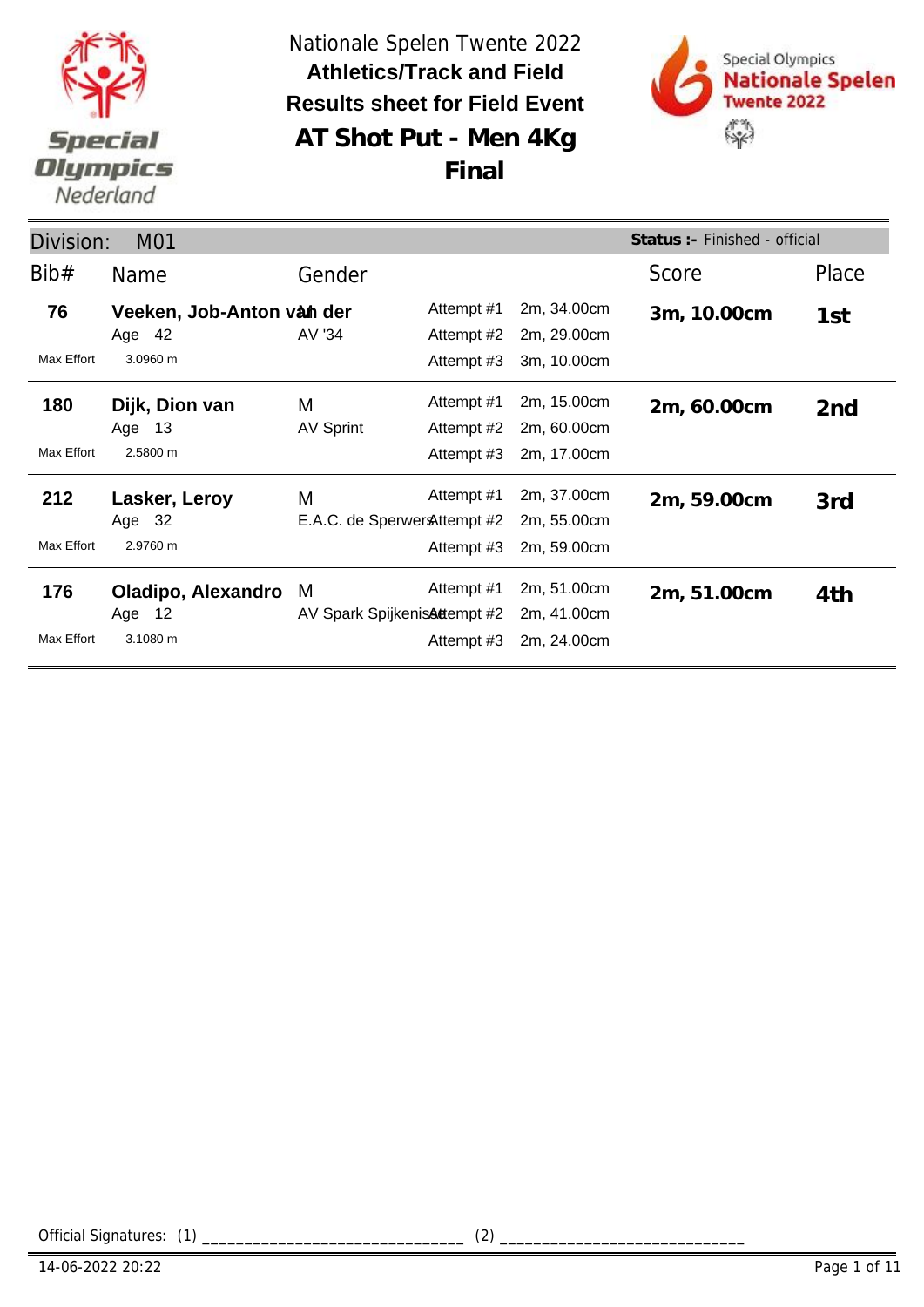



| Status : - Finished - official<br>Division:<br>M <sub>02</sub> |                                                 |                                    |                                        |                                           |             |                 |
|----------------------------------------------------------------|-------------------------------------------------|------------------------------------|----------------------------------------|-------------------------------------------|-------------|-----------------|
| Bib#                                                           | <b>Name</b>                                     | Gender                             |                                        |                                           | Score       | Place           |
| 173<br>Max Effort                                              | Jaspers, Jeroen<br>Age 35<br>4.2600 m           | M<br>AV Spark Spijkenis Attempt #2 | Attempt #1<br>Attempt #3               | 3m, 75.00cm<br>3m, 96.00cm<br>3m, 81.00cm | 3m, 96.00cm | 1st             |
| 128<br>Max Effort                                              | <b>Cornelisse, Rick</b><br>Age 17<br>3.7560 m   | M<br>AV Lycurgus                   | Attempt #1<br>Attempt #2<br>Attempt #3 | 3m, 63.00cm<br>2m, 97.00cm<br>3m, 32.00cm | 3m, 63.00cm | 2 <sub>nd</sub> |
| 272<br>Max Effort                                              | <b>Dunning, Sander</b><br>Age 23<br>4.2600 m    | M<br>SV Veendam Atletiektempt #2   | Attempt #1<br>Attempt #3               | 3m, 55.00cm<br>3m, 37.00cm<br>3m, 58.00cm | 3m, 58.00cm | 3rd             |
| 124<br>Max Effort                                              | <b>Bom, Niels</b><br>Age 16<br>4.0560 m         | M<br>AV Lycurgus                   | Attempt #1<br>Attempt #2<br>Attempt #3 | 3m, 35.00cm<br>3m, 46.00cm<br>3m, 37.00cm | 3m, 46.00cm | 4th             |
| 188<br>Max Effort                                              | <b>Pellicaan, Jeffrey</b><br>Age 27<br>3.5880 m | M<br><b>AV Sprint</b>              | Attempt #1<br>Attempt #2<br>Attempt #3 | 2m, 76.00cm<br>2m, 66.00cm<br>3m, 19.00cm | 3m, 19.00cm | 5th             |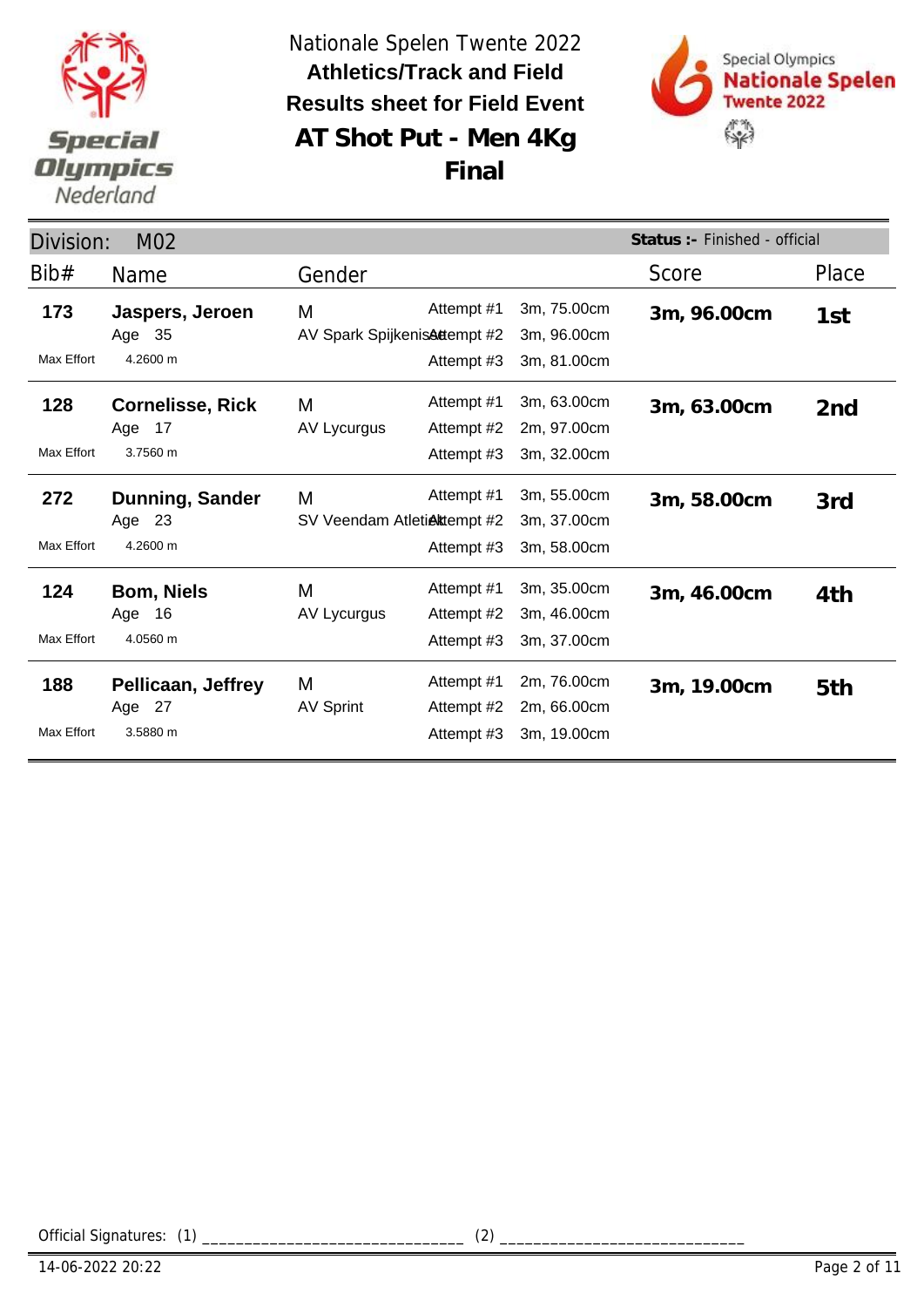



| Status :- Finished - official<br>Division:<br>M03 |                                               |                                   |                                        |                                           |             |                 |
|---------------------------------------------------|-----------------------------------------------|-----------------------------------|----------------------------------------|-------------------------------------------|-------------|-----------------|
| Bib#                                              | Name                                          | Gender                            |                                        |                                           | Score       | Place           |
| 144<br>Max Effort                                 | Servaas, Frank<br>Age 32<br>5.1120 m          | M<br>AV Lycurgus                  | Attempt #1<br>Attempt #2<br>Attempt #3 | 3m, 55.00cm<br>4m, 35.00cm<br>4m, 71.00cm | 4m, 71.00cm | 1st             |
| 75<br>Max Effort                                  | <b>Spindler, Tom</b><br>Age 23<br>4.7760 m    | М<br>AV '34                       | Attempt #1<br>Attempt #2<br>Attempt #3 | 4m, 49.00cm<br>4m, 55.00cm<br>4m, 19.00cm | 4m, 55.00cm | 2 <sub>nd</sub> |
| 174<br>Max Effort                                 | Korte, Danny de<br>Age 18<br>4.6800 m         | M<br>AV Spark SpijkenisAttempt #2 | Attempt #1<br>Attempt #3               | 4m, 21.00cm<br>3m, 26.00cm<br>3m, 97.00cm | 4m, 21.00cm | 3rd             |
| 132<br>Max Effort                                 | Jak, Julien<br>Age 27<br>5.0880 m             | М<br><b>AV Lycurgus</b>           | Attempt #1<br>Attempt #2<br>Attempt #3 | 4m, 9.00cm<br>3m, 76.00cm<br>4m, 10.00cm  | 4m, 10.00cm | 4th             |
| 221<br>Max Effort                                 | <b>Boertien, Tygo</b><br>Age 16<br>4.8960 m   | M<br><b>HAC '63</b>               | Attempt #1<br>Attempt #2<br>Attempt #3 | 3m, 9.00cm<br>4m, 5.00cm<br>3m, 84.00cm   | 4m, 5.00cm  | 5th             |
| 243<br>Max Effort                                 | Dorgelo, Wijnold<br>Age 21<br>4.6920 m        | М<br>Isala '96                    | Attempt #1<br>Attempt #2<br>Attempt #3 | 3m, 60.00cm<br>3m, 52.00cm<br>3m, 84.00cm | 3m, 84.00cm | 6th             |
| 227<br>Max Effort                                 | <b>Haberland, Jamie</b><br>Age 27<br>4.8960 m | M<br><b>Hellas Utrecht</b>        | Attempt #1<br>Attempt #2<br>Attempt #3 | 3m, 36.00cm<br>3m, 51.00cm<br>3m, 76.00cm | 3m, 76.00cm | 7th             |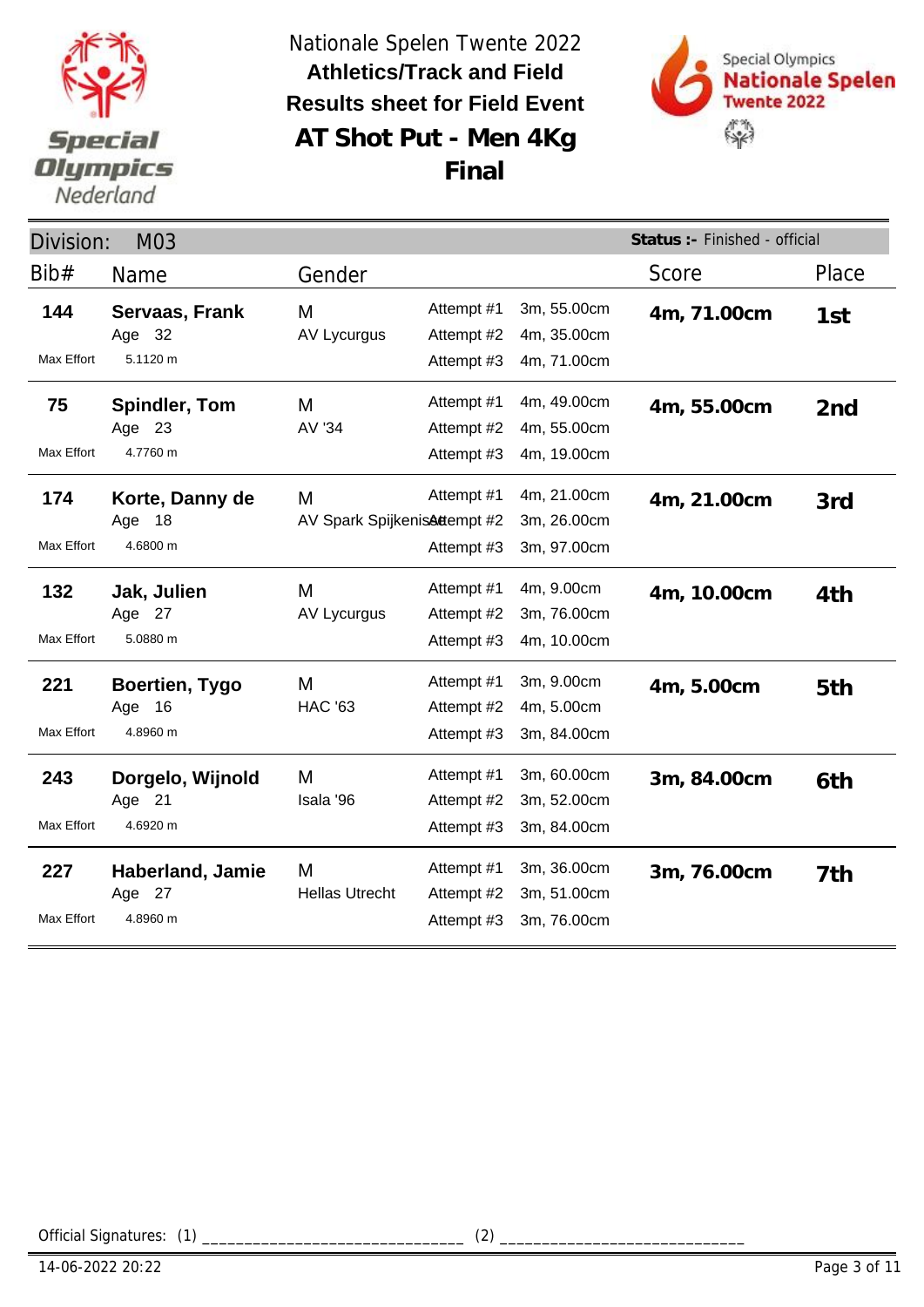



**Final**

| Division:<br>M <sub>04</sub> |                                                |                                   |                          |                                           | Status :- Finished - official |                 |
|------------------------------|------------------------------------------------|-----------------------------------|--------------------------|-------------------------------------------|-------------------------------|-----------------|
| Bib#                         | Name                                           | Gender                            |                          |                                           | Score                         | Place           |
| 197                          | Roos, Jordy<br>Age 29                          | M<br>AV Zaanland                  | Attempt #1<br>Attempt #2 | 4m, 77.00cm<br>4m, 75.00cm                | 5m, 4.00cm                    | 1st             |
| Max Effort                   | 5.2800 m                                       |                                   | Attempt #3               | 5m, 4.00cm                                |                               |                 |
| 100<br>Max Effort            | Koppers, Anton<br>Age 53<br>5.3400 m           | M<br>AV Generaal Micharitiempt #2 | Attempt #1<br>Attempt #3 | 3m, 29.00cm<br>3m, 47.00cm<br>4m, 61.00cm | 4m, 61.00cm                   | 2 <sub>nd</sub> |
| 70                           | Jager, Tim<br>Age 16                           | M<br>AV '34                       | Attempt #1<br>Attempt #2 | 3m, 39.00cm<br>4m, 32.00cm                | 4m, 56.00cm                   | 3rd             |
| Max Effort                   | 5.3400 m                                       |                                   | Attempt #3               | 4m, 56.00cm                               |                               |                 |
| 177<br>Max Effort            | Stolk, Ben<br>Age 41<br>5.3160 m               | M<br>AV Spark SpijkenisAttempt #2 | Attempt #1<br>Attempt #3 | 4m, 52.00cm<br>3m, 45.00cm<br>3m, 84.00cm | 4m, 52.00cm                   | 4th             |
| 281<br>Max Effort            | <b>Teekens, Matthijs</b><br>Age 13<br>5.1720 m | M<br>SV Veendam Atletiektempt #2  | Attempt #1<br>Attempt #3 | 3m, 32.00cm<br>3m, 89.00cm<br>4m, 20.00cm | 4m, 20.00cm                   | 5th             |
| 214<br>Max Effort            | Pastoor, Daan<br>Age 25<br>5.1840 m            | M<br>E.A.C. de Sperwer Attempt #2 | Attempt #1<br>Attempt #3 | 3m, 90.00cm<br>3m, 67.00cm<br>4m, 5.00cm  | 4m, 5.00cm                    | 6th             |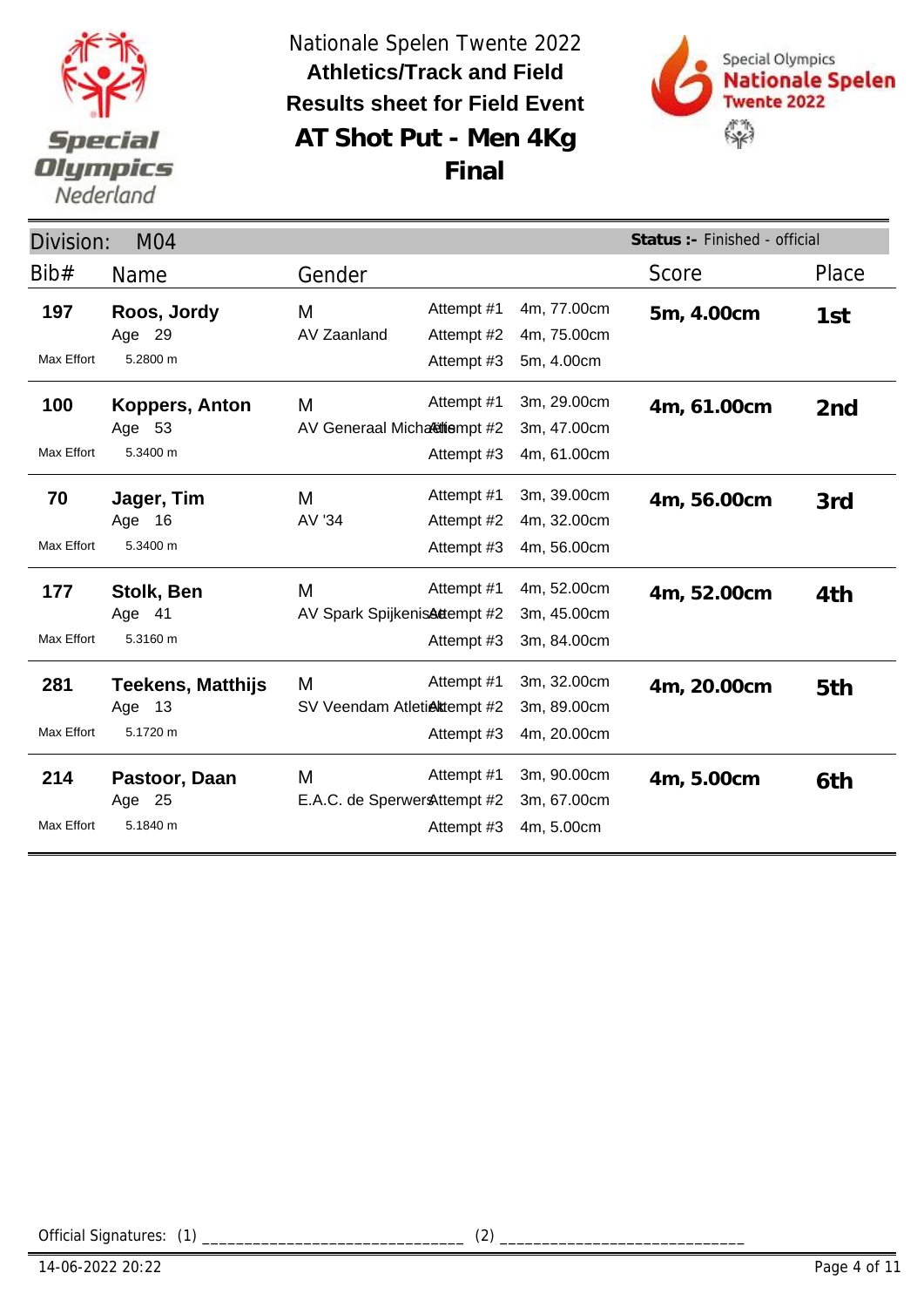



| Status :- Finished - official<br>Division:<br>M05 |                                                 |                                    |                                        |                                           |             |       |
|---------------------------------------------------|-------------------------------------------------|------------------------------------|----------------------------------------|-------------------------------------------|-------------|-------|
| Bib#                                              | <b>Name</b>                                     | Gender                             |                                        |                                           | Score       | Place |
| 224                                               | Aken, Wesley van<br>Age 35                      | M<br><b>Hellas Utrecht</b>         | Attempt #1<br>Attempt #2               | 4m, 38.00cm<br>4m, 78.00cm                | 5m, 66.00cm | 1st   |
| Max Effort                                        | 6.1680 m                                        |                                    | Attempt #3                             | 5m, 66.00cm                               |             |       |
| 222<br>Max Effort                                 | Kikkert, Bram<br>16<br>Age<br>5.9400 m          | M<br><b>HAC '63</b>                | Attempt #1<br>Attempt #2<br>Attempt #3 | 4m, 64.00cm<br>5m, 30.00cm<br>4m, 61.00cm | 5m, 30.00cm | 2nd   |
| 203<br>Max Effort                                 | <b>Bruins, Ralph</b><br>Age 39<br>5.9280 m      | M<br>E.A.C. de Sperwer & ttempt #2 | Attempt #1<br>Attempt #3               | 4m, 42.00cm<br>5m, 7.00cm<br>4m, 94.00cm  | 5m, 7.00cm  | 3rd   |
| 80<br>Max Effort                                  | Boer, Sjaak de<br>Age 54<br>5.5440 m            | M<br>AV Atos                       | Attempt #1<br>Attempt #2<br>Attempt #3 | 4m, 32.00cm<br>4m, 30.00cm<br>4m, 90.00cm | 4m, 90.00cm | 4th   |
| 99<br>Max Effort                                  | Heuvel, Sjoerd van den<br>Age 41<br>5.6880 m    | AV Generaal Micharitiempt #2       | Attempt #1<br>Attempt #3               | 4m, 80.00cm<br>4m, 77.00cm<br>4m, 35.00cm | 4m, 80.00cm | 5th   |
| 121<br><b>Max Effort</b>                          | <b>Silvertand, Tobias</b><br>Age 21<br>5.9280 m | M<br>AV Hanzesport                 | Attempt #1<br>Attempt #2<br>Attempt #3 | 3m, 54.00cm<br>4m, 26.00cm<br>4m, 72.00cm | 4m, 72.00cm | 6th   |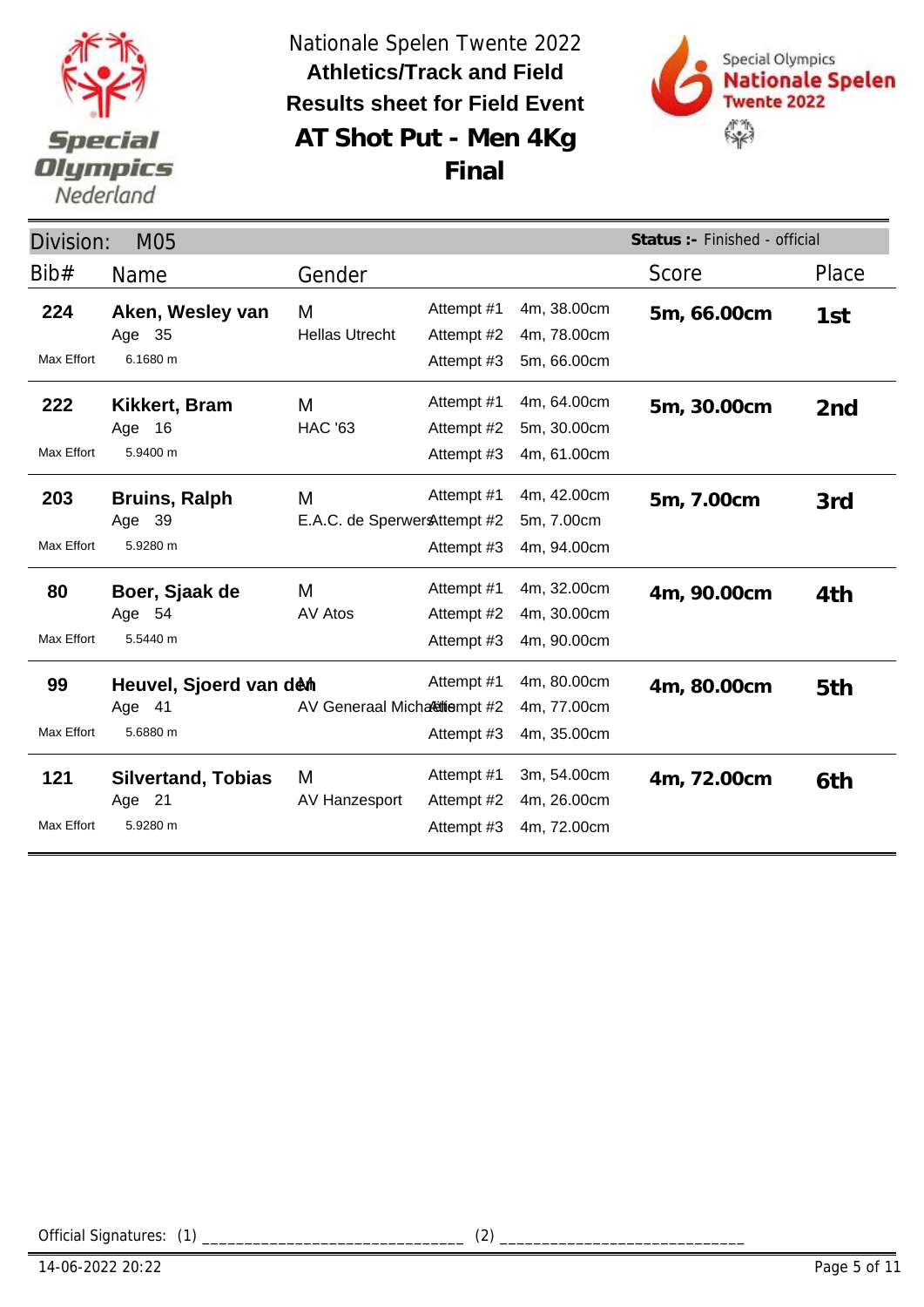



**Final**

| Status :- Finished - official<br>Division:<br><b>M06</b> |                                               |                                 |                                        |                                           |             |       |
|----------------------------------------------------------|-----------------------------------------------|---------------------------------|----------------------------------------|-------------------------------------------|-------------|-------|
| Bib#                                                     | Name                                          | Gender                          |                                        |                                           | Score       | Place |
| 108<br><b>Max Effort</b>                                 | Rijk, Peter<br>Age 39<br>6.6840 m             | M<br>AV Gouda                   | Attempt #1<br>Attempt #2<br>Attempt #3 | 5m, 43.00cm<br>4m, 84.00cm<br>5m, 16.00cm | 5m, 43.00cm | 1st   |
| 262<br>Max Effort                                        | Rouwendal, Maarten M<br>Age 20<br>6.5520 m    | Only Friends Twentettethepierk2 | Attempt #1<br>Attempt #3               | 5m, 5.00cm<br>0m, 0.00cm<br>5m, 31.00cm   | 5m, 31.00cm | 2nd   |
| 149<br>Max Effort                                        | Verlaan, Youri<br>Age 15<br>6.5160 m          | M<br><b>AV Lycurgus</b>         | Attempt #1<br>Attempt #2<br>Attempt #3 | 5m, 23.00cm<br>5m, 28.00cm<br>5m, 10.00cm | 5m, 28.00cm | 3rd   |
| 133<br>Max Effort                                        | Jak, Sebastian<br>Age 30<br>6.5520 m          | M<br>AV Lycurgus                | Attempt #1<br>Attempt #2<br>Attempt #3 | 5m, 25.00cm<br>4m, 93.00cm<br>5m, 25.00cm | 5m, 25.00cm | 4th   |
| 85<br>Max Effort                                         | <b>Bakels, Wim</b><br>Age 64<br>6.3960 m      | M<br>AV Edam                    | Attempt #1<br>Attempt #2<br>Attempt #3 | 4m, 93.00cm<br>4m, 85.00cm<br>5m, 18.00cm | 5m, 18.00cm | 5th   |
| 136<br>Max Effort                                        | Kreulen, Jeroen<br>Age 31<br>6.4200 m         | M<br><b>AV Lycurgus</b>         | Attempt #1<br>Attempt #2<br>Attempt #3 | 5m, 6.00cm<br>4m, 77.00cm<br>4m, 84.00cm  | 5m, 6.00cm  | 6th   |
| 82<br>Max Effort                                         | <b>Gronthoud, Ruben</b><br>Age 41<br>6.3720 m | M<br>AV Atos                    | Attempt #1<br>Attempt #2<br>Attempt #3 | 4m, 88.00cm<br>4m, 57.00cm<br>4m, 86.00cm | 4m, 88.00cm | 7th   |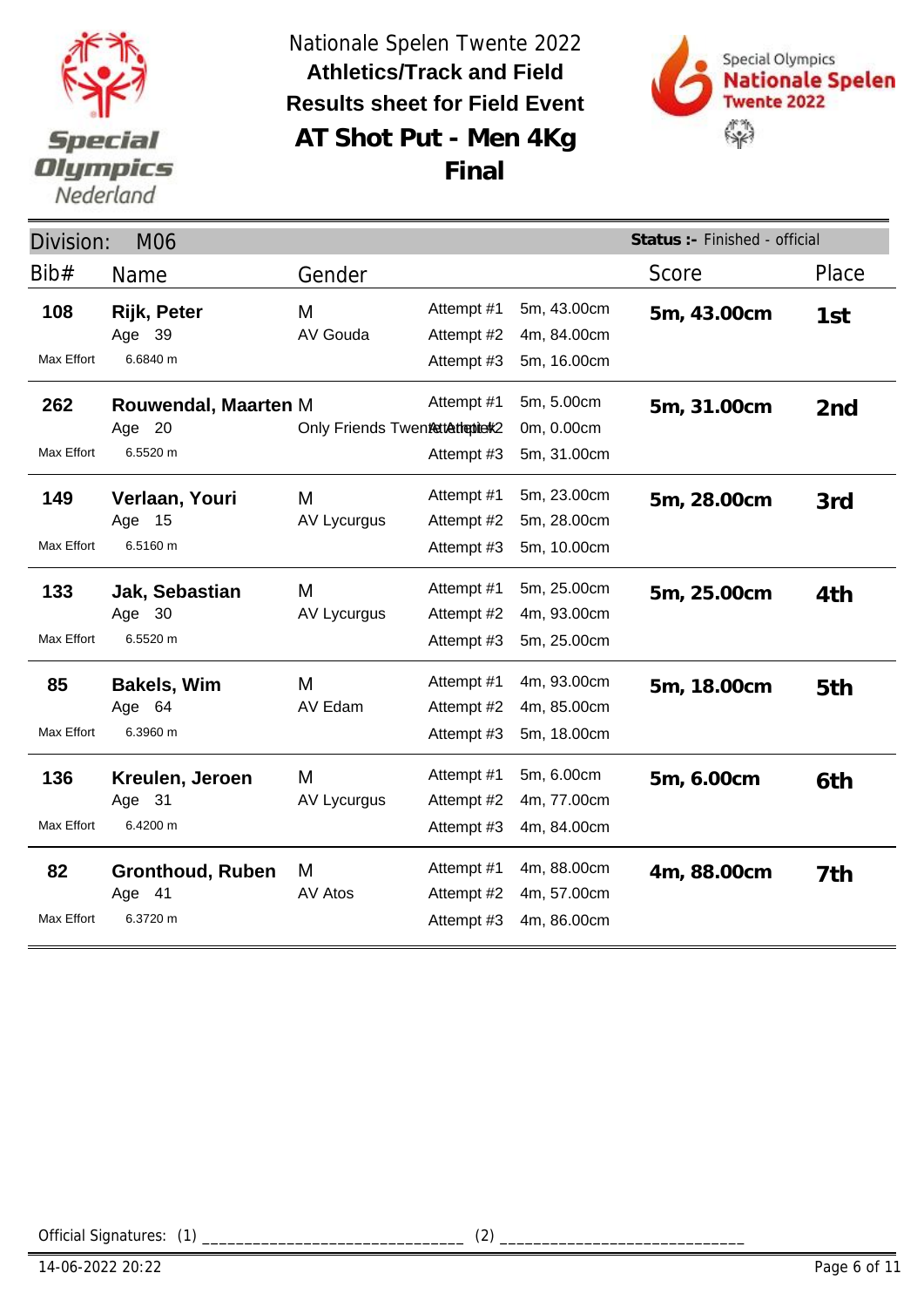



| Status :- Finished - official<br>Division:<br>M07 |                                             |                            |                                        |                                           |             |                 |
|---------------------------------------------------|---------------------------------------------|----------------------------|----------------------------------------|-------------------------------------------|-------------|-----------------|
| Bib#                                              | <b>Name</b>                                 | Gender                     |                                        |                                           | Score       | Place           |
| 226                                               | Camerijk, Tobias vanM<br>Age 35             | <b>Hellas Utrecht</b>      | Attempt #1<br>Attempt #2               | 5m, 90.00cm<br>6m, 65.00cm                | 6m, 65.00cm | 1st             |
| Max Effort                                        | 7.1880 m                                    |                            | Attempt #3                             | 6m, 23.00cm                               |             |                 |
| 164                                               | Plas, Wesley van der M<br>Age 32            | AV Scheldesport            | Attempt #1<br>Attempt #2               | 5m, 85.00cm<br>5m, 56.00cm                | 6m, 4.00cm  | 2 <sub>nd</sub> |
| Max Effort                                        | 7.0680 m                                    |                            | Attempt #3                             | 6m, 4.00cm                                |             |                 |
| 231<br>Max Effort                                 | Parzyscek, Nigel<br>Age 31<br>6.7920 m      | M<br><b>Hellas Utrecht</b> | Attempt #1<br>Attempt #2<br>Attempt #3 | 4m, 91.00cm<br>4m, 47.00cm<br>5m, 41.00cm | 5m, 41.00cm | 3rd             |
| 163<br>Max Effort                                 | Most, Richard van deM<br>Age 32<br>7.1400 m | AV Scheldesport            | Attempt #1<br>Attempt #2<br>Attempt #3 | 5m, 5.00cm<br>5m, 32.00cm<br>5m, 39.00cm  | 5m, 39.00cm | 4th             |
| 229<br><b>Max Effort</b>                          | Maassen, Jaap<br>Age 26<br>6.8400 m         | M<br><b>Hellas Utrecht</b> | Attempt #1<br>Attempt #2<br>Attempt #3 | 0m, 0.00cm<br>5m, 2.00cm<br>5m, 26.00cm   | 5m, 26.00cm | 5th             |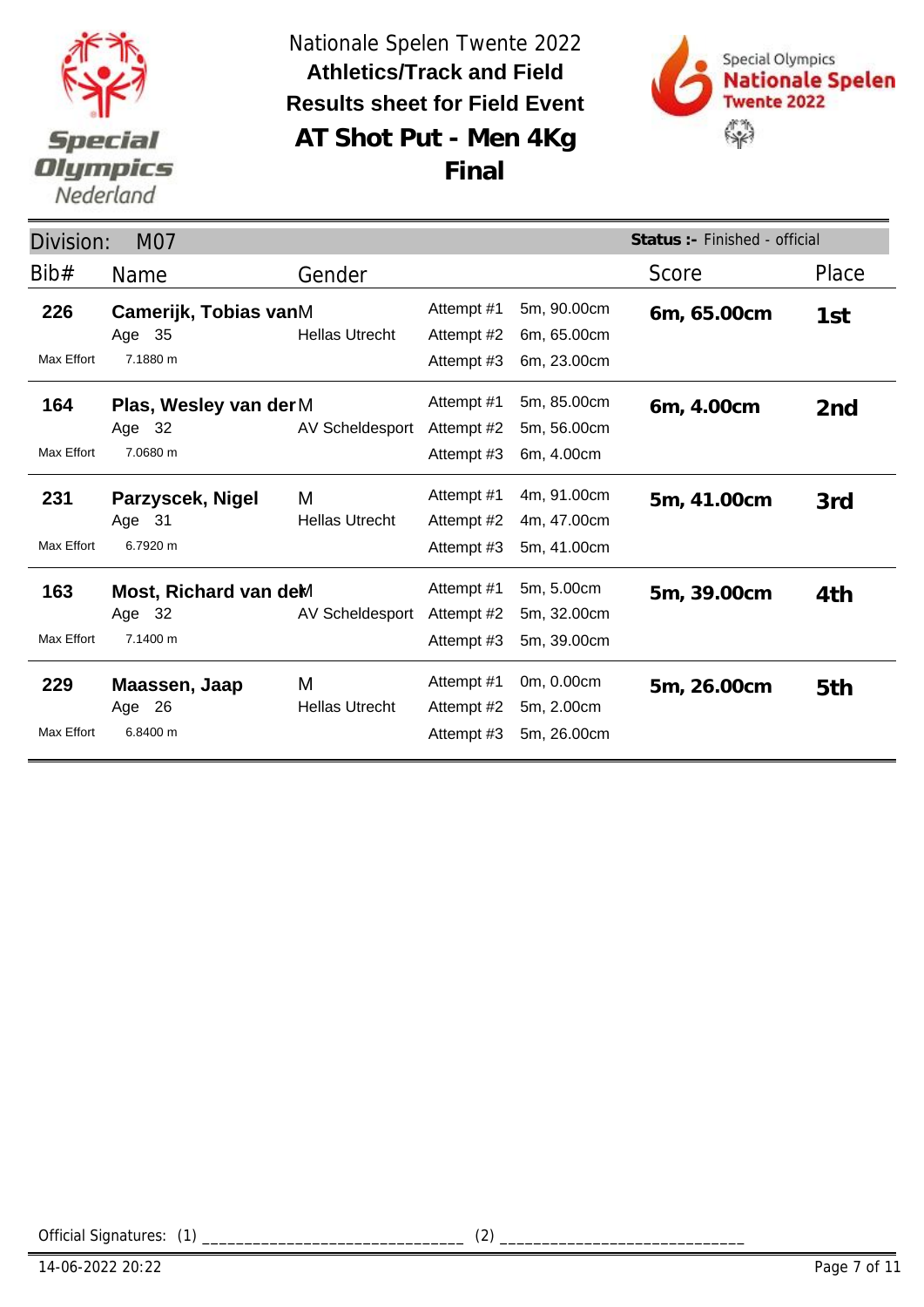



**Final**

|                   | Status : - Finished - official<br>Division:<br><b>M08</b> |                                  |                                        |                                           |             |                 |  |
|-------------------|-----------------------------------------------------------|----------------------------------|----------------------------------------|-------------------------------------------|-------------|-----------------|--|
| Bib#              | Name                                                      | Gender                           |                                        |                                           | Score       | Place           |  |
| 161<br>Max Effort | Harlaar, Ronnie<br>Age 44<br>7.9200 m                     | Μ<br>AV Scheldesport             | Attempt #1<br>Attempt #2<br>Attempt #3 | 6m, 9.00cm<br>5m, 76.30cm<br>6m, 38.00cm  | 6m, 38.00cm | 1st             |  |
| 275<br>Max Effort | Kuizinga, Peter<br>Age 45<br>7.7160 m                     | M<br>SV Veendam Atletiektempt #2 | Attempt #1<br>Attempt #3               | 5m, 94.00cm<br>6m, 4.00cm<br>6m, 36.00cm  | 6m, 36.00cm | 2 <sub>nd</sub> |  |
| 109<br>Max Effort | <b>Schwiebbe, Wouter</b><br>Age 33<br>7.4760 m            | M<br>AV Gouda                    | Attempt #1<br>Attempt #2<br>Attempt #3 | 6m, 34.00cm<br>6m, 5.00cm<br>6m, 0.00cm   | 6m, 34.00cm | 3rd             |  |
| 145<br>Max Effort | Stoevelaar, Ruben<br>Age 37<br>7.4640 m                   | M<br>AV Lycurgus                 | Attempt #1<br>Attempt #2<br>Attempt #3 | 6m, 10.00cm<br>5m, 59.00cm<br>5m, 75.00cm | 6m, 10.00cm | 4th             |  |
| 123<br>Max Effort | <b>Bakker, Marthijn</b><br>Age 30<br>7.8720 m             | M<br>AV Lycurgus                 | Attempt #1<br>Attempt #2<br>Attempt #3 | 5m, 80.00cm<br>5m, 5.00cm<br>5m, 28.00cm  | 5m, 80.00cm | 5th             |  |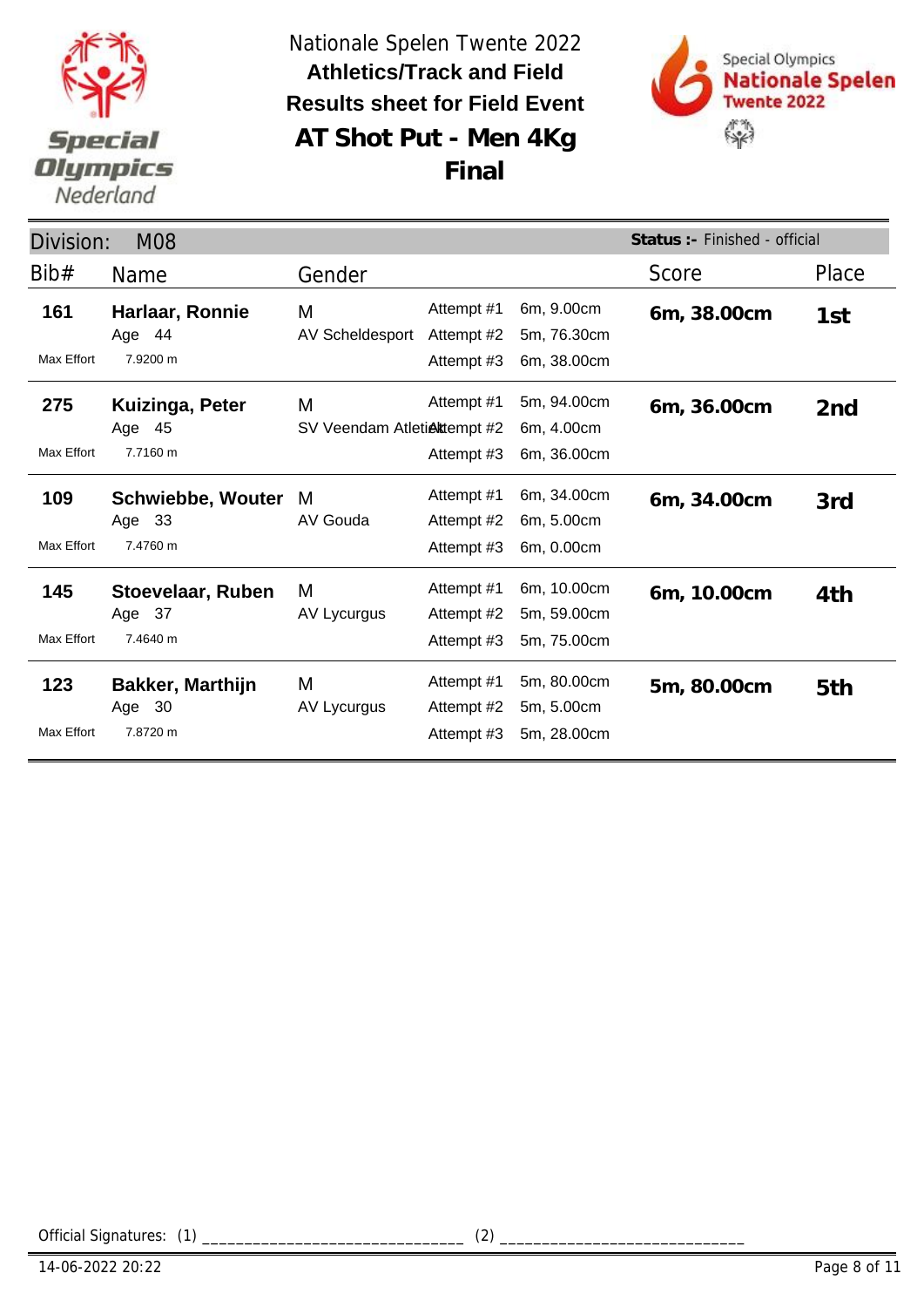



| Division:                | M09                                           |                                    |                                        |                                           | Status :- Finished - official |       |
|--------------------------|-----------------------------------------------|------------------------------------|----------------------------------------|-------------------------------------------|-------------------------------|-------|
| Bib#                     | Name                                          | Gender                             |                                        |                                           | Score                         | Place |
| 218<br>Max Effort        | <b>Veenstra, Bertus</b><br>Age 34<br>8.2680 m | M<br>E.A.C. de Sperwer & ttempt #2 | Attempt #1<br>Attempt #3               | 6m, 71.00cm<br>7m, 19.00cm<br>7m, 54.00cm | 7m, 54.00cm                   | 1st   |
| 93<br>Max Effort         | Nuij, Sebastiaan<br>Age 37<br>8.2080 m        | M<br>AV Edam                       | Attempt #1<br>Attempt #2<br>Attempt #3 | 6m, 90.00cm<br>7m, 23.00cm<br>7m, 33.00cm | 7m, 33.00cm                   | 2nd   |
| 143<br>Max Effort        | <b>Schurink, Steven</b><br>Age 52<br>8.6520 m | M<br>AV Lycurgus                   | Attempt #1<br>Attempt #2<br>Attempt #3 | 6m, 77.00cm<br>7m, 0.00cm<br>7m, 33.00cm  | 7m, 33.00cm                   | 3rd   |
| 156<br><b>Max Effort</b> | Baan, Marijn<br>Age 22<br>8.2920 m            | M<br>AV Scheldesport               | Attempt #1<br>Attempt #2<br>Attempt #3 | 6m, 62.00cm<br>6m, 60.00cm<br>7m, 12.00cm | 7m, 12.00cm                   | 4th   |
| 147<br>Max Effort        | Velde, Sebastiaan vaMde<br>Age 39<br>8.5200 m | AV Lycurgus                        | Attempt #1<br>Attempt #2<br>Attempt #3 | 6m, 50.00cm<br>6m, 61.00cm<br>6m, 74.00cm | 6m, 74.00cm                   | 5th   |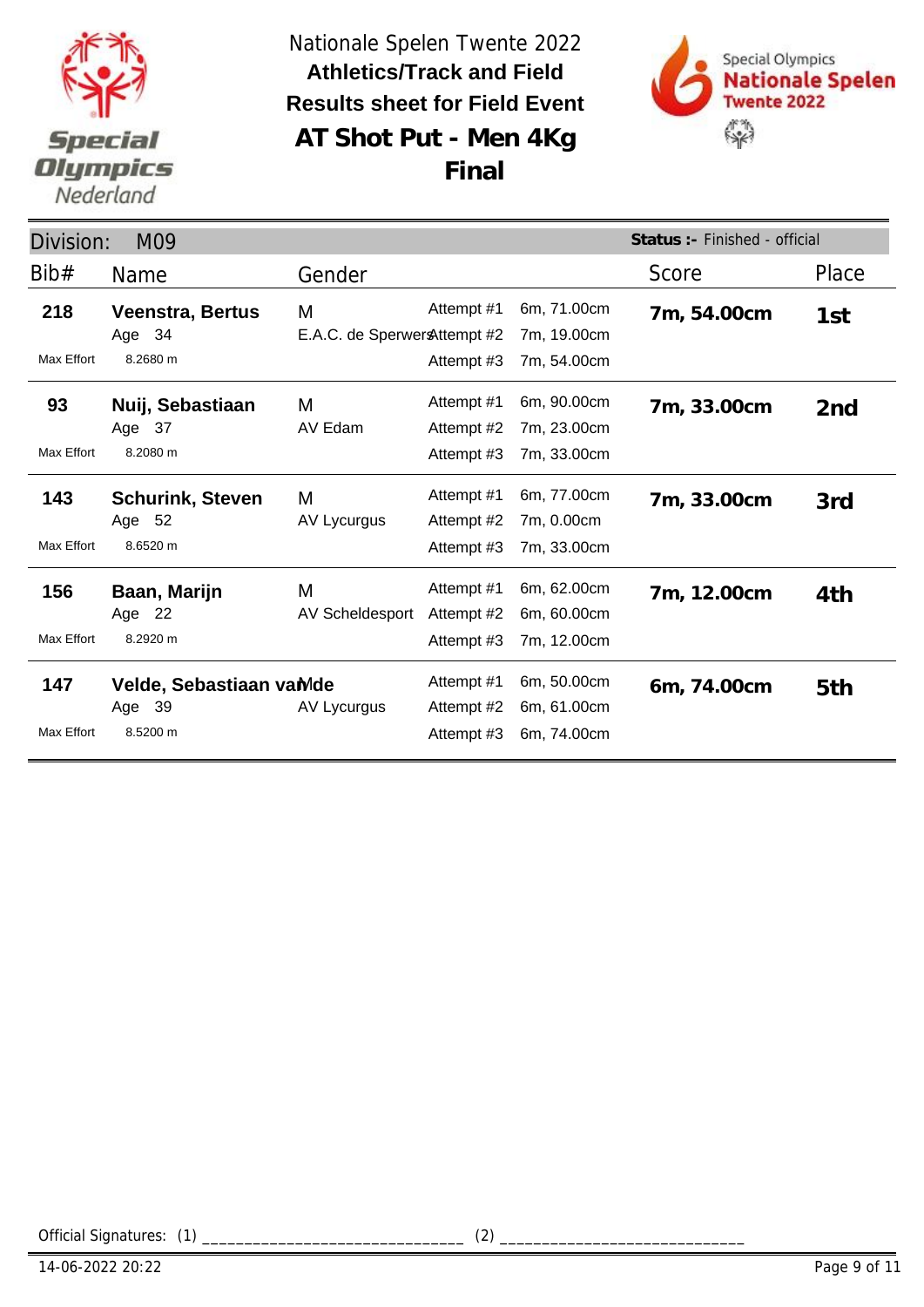



| Division:         | M <sub>10</sub>                              |                                    |                                        |                                           | Status :- Finished - official |       |
|-------------------|----------------------------------------------|------------------------------------|----------------------------------------|-------------------------------------------|-------------------------------|-------|
| Bib#              | Name                                         | Gender                             |                                        |                                           | Score                         | Place |
| 115<br>Max Effort | Hussaerts, Ruben<br>Age 32<br>9.3600 m       | M<br>AV HaarlemmermeAttempt #2     | Attempt #1<br>Attempt #3               | 7m, 42.00cm<br>8m, 35.00cm<br>8m, 14.00cm | 8m, 35.00cm                   | 1st   |
| 88<br>Max Effort  | Boer, Maico de<br>Age 21<br>9.6360 m         | M<br>AV Edam                       | Attempt #1<br>Attempt #2<br>Attempt #3 | 7m, 34.00cm<br>7m, 22.00cm<br>7m, 96.00cm | 7m, 96.00cm                   | 2nd   |
| 219<br>Max Effort | Winkelman, Erik<br>Age 22<br>9.3840 m        | M<br>E.A.C. de Sperwer & ttempt #2 | Attempt #1<br>Attempt #3               | 7m, 41.00cm<br>7m, 32.00cm<br>7m, 93.00cm | 7m, 93.00cm                   | 3rd   |
| 175<br>Max Effort | Nadort, Sander van del<br>Age 41<br>9.1080 m | AV Spark SpijkenisAttempt #2       | Attempt #1<br>Attempt #3               | 7m, 61.00cm<br>7m, 19.00cm<br>7m, 39.00cm | 7m, 61.00cm                   | 4th   |
| 96<br>Max Effort  | <b>Tol, Dick</b><br>Age 43<br>9.3480 m       | M<br>AV Edam                       | Attempt #1<br>Attempt #2<br>Attempt #3 | 6m, 75.00cm<br>7m, 35.00cm<br>6m, 88.00cm | 7m, 35.00cm                   | 5th   |
| 69<br>Max Effort  | Huisman, Fernando<br>Age 20<br>9.0480 m      | M<br>AV '34                        | Attempt #1<br>Attempt #2<br>Attempt #3 | 6m, 87.00cm<br>6m, 72.00cm<br>7m, 19.00cm | 7m, 19.00cm                   | 6th   |
| 278<br>Max Effort | Laan, Ernesto van deM<br>Age 22<br>9.0120 m  | SV Veendam Atletiektempt #2        | Attempt #1<br>Attempt #3               | 6m, 78.00cm<br>7m, 15.00cm<br>6m, 72.00cm | 7m, 15.00cm                   | 7th   |